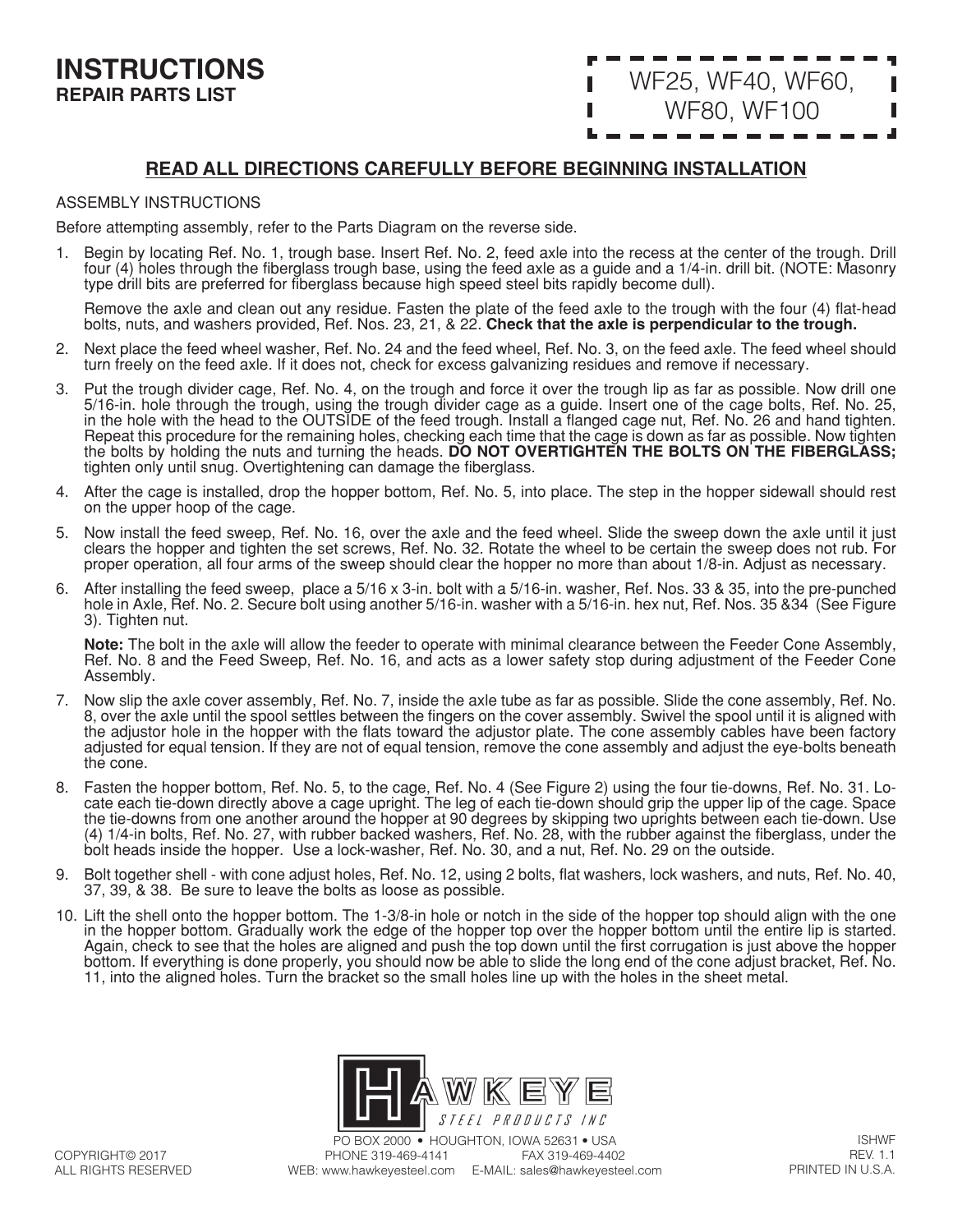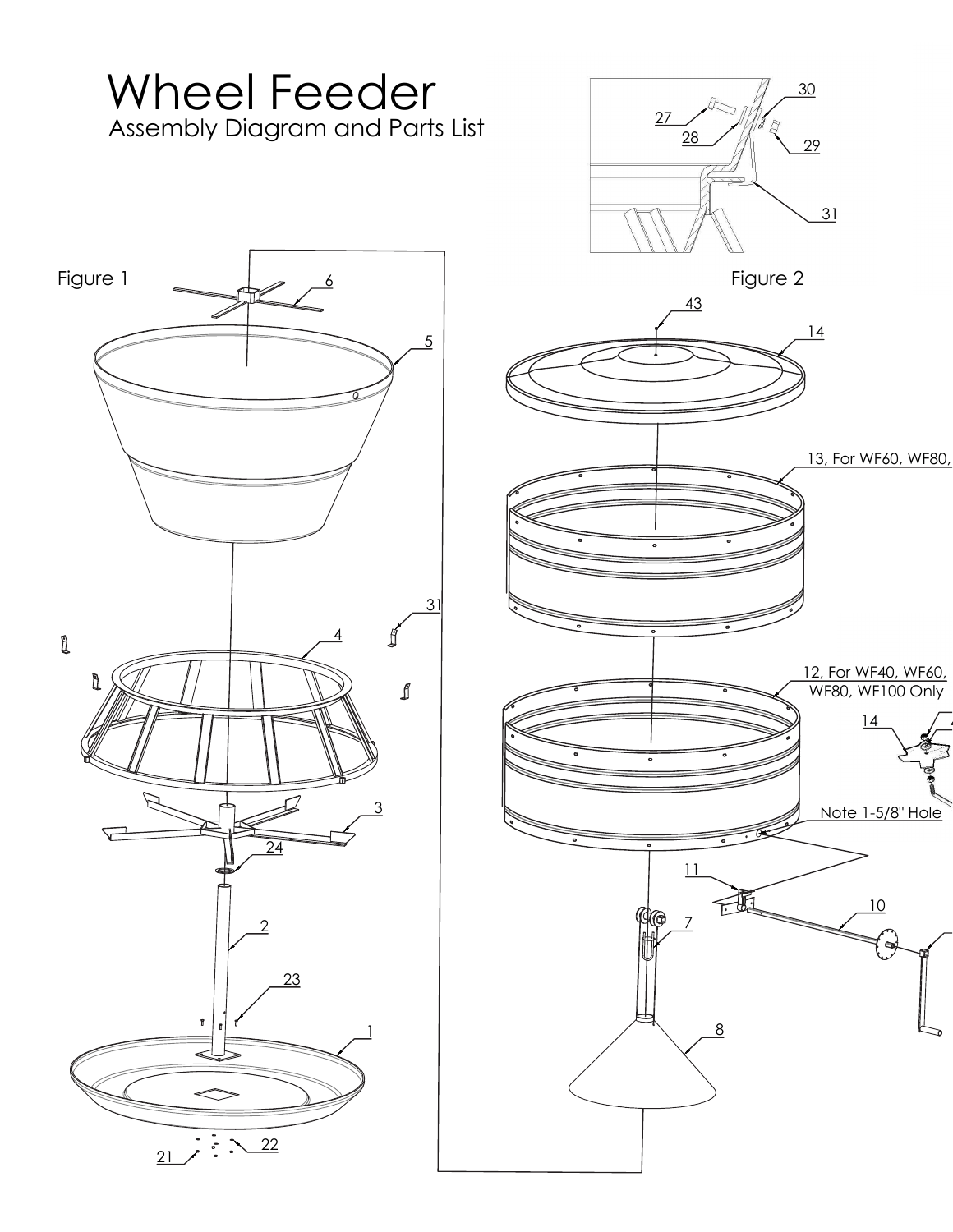

| Ref.<br>No.                                              | <b>Item Number</b> Description |                                                                                 |                         |                |                |                         | Qty                                                |
|----------------------------------------------------------|--------------------------------|---------------------------------------------------------------------------------|-------------------------|----------------|----------------|-------------------------|----------------------------------------------------|
|                                                          |                                |                                                                                 |                         |                |                |                         | WF25 WF40 WF60 WF80 WF100                          |
|                                                          | <b>Individual Parts</b>        |                                                                                 | 1                       | 1              |                | 1                       | 1                                                  |
| 1<br>2                                                   | KF-010008 Axle                 | KF-010003 Trough, Fiberglass                                                    | 1                       | 1              | 1<br>1         | 1                       | 1                                                  |
| 3                                                        |                                | KF-010006 Feed Wheel                                                            | 1                       | 1              | 1              | 1                       | 1                                                  |
| 4                                                        |                                | KF-010005 Trough Divider Cage                                                   | 1                       | 1              | 1              | 1                       | 1                                                  |
| 5                                                        |                                | KF-010001 Hopper Bottom, Fiberglass                                             | 1                       | 1              | 1              | 1                       | 1                                                  |
| 6                                                        |                                | KF-010007 Feed Sweep                                                            | 1                       | 1              | 1              | 1                       | 1                                                  |
| $\overline{7}$                                           |                                | KF-010020 Axle Cover Assembly                                                   | 1                       | 1              | 1              | $\mathbf{1}$            | 1                                                  |
| 8                                                        |                                | KF-010004 Cone Assembly                                                         | 1                       | 1              | 1              | 1                       | 1                                                  |
| 9                                                        |                                | KF-010011 Cone Adjust Handle                                                    | 1                       | 1              | 1              | 1                       | 1                                                  |
| 10                                                       |                                | KF-010009 Cone Adiust Rod                                                       | 1                       | 1              | 1              | $\mathbf{1}$            | 1                                                  |
| 11<br>12                                                 |                                | KF-010010 Cone Adjust Bracket<br>F60G94 Shell - With Cone Adjust Holes          | 1<br>0                  | 1<br>1         | 1<br>1         | 1<br>$\mathbf{1}$       | 1<br>1                                             |
| 13                                                       |                                | F60G95 Shell - W/O Cone Adjust Holes                                            | 0                       | 0              | $\mathbf{1}$   | $\overline{2}$          | 3                                                  |
| 14                                                       |                                | F60B12 Wheel Feeder Cover                                                       | 1                       | 1              | 1              | $\mathbf{1}$            | $\mathbf{1}$                                       |
| 15                                                       |                                | F60B26 Cover Rods                                                               | 2                       | 2              | 2              | $\overline{2}$          |                                                    |
| 16                                                       |                                | 988-1014 Step Side Rail                                                         | 0                       | 0              | 2              | $\overline{2}$          | $\frac{2}{2}$                                      |
| 17                                                       |                                | F60G96 Step Rung, 14-1/2" C2C                                                   | 0                       | 0              | $\mathbf{1}$   | $\mathbf{1}$            | $\mathbf{1}$                                       |
| 18                                                       |                                | F60G97 Reinforcement Plate                                                      | 0                       | 0              | 1              | 1                       | $\mathbf{1}$                                       |
| 19                                                       |                                | 988-1013 Ladder Side Rail                                                       | 0                       | 0              | 0              | $\overline{2}$          | $\overline{\mathbf{4}}$                            |
| 20                                                       |                                | F60G83 Ladder Rung, 16" C2C                                                     | 0                       | 0              | 0              | 3                       | $6\phantom{1}$                                     |
|                                                          | KF-010016                      | <b>Wheel Feeder Base Hardware Bag</b>                                           | 1                       | 1              | 1              | 1                       | $\mathbf{1}$                                       |
| 21<br>22                                                 |                                | RFN-1101 Nut, 1/4" Hex SS<br>RFW-1201 Washer, 1/4" Flat SS                      | 4<br>$\overline{4}$     | 4<br>4         | 4<br>4         | 4<br>4                  | $\overline{\mathbf{4}}$<br>$\overline{\mathbf{4}}$ |
| 23                                                       |                                | RFB-1351 Bolt, 1/4" x 7/8" HHCS                                                 | 4                       | 4              | 4              | 4                       | $\overline{4}$                                     |
| 24                                                       |                                | RFW-9700 Feeder Wheel Washer, 2-1/2" Flat                                       | $\mathbf{1}$            | $\mathbf{1}$   | 1              | $\mathbf{1}$            | $\mathbf{1}$                                       |
| 25                                                       |                                | RFB-2050 Bolt, 5/16" x 7/8" HHCS                                                | 12                      | 12             | 12             | 12                      | 12                                                 |
| 26                                                       |                                | RFN-2300 Nut, 5/16" Hex Flange                                                  | 12                      | 12             | 12             | 12                      | 12                                                 |
| 27                                                       |                                | RFB-1400 Bolt, 1/4" x 1" HHCS                                                   | 6                       | 6              | 6              | 6                       | 6                                                  |
| 28                                                       |                                | RFW-3150 Washer, Neoprene Backed 3/8"                                           | 6                       | 6              | 6              | 6                       | 6                                                  |
| 29                                                       |                                | RFN-1100 Nut, 1/4" Hex                                                          | 6                       | 6              | 6              | 6                       | 6                                                  |
| 30                                                       |                                | RFW-1300 Washer, 1/4" Lock                                                      | 6                       | 6              | 6              | 6                       | $6\phantom{1}$                                     |
| 31                                                       |                                | SF-010064 Hopper Tiedown Brackets                                               | 4                       | 4              | 4              | 4                       | $\overline{\mathbf{r}}$                            |
| 32                                                       |                                | RFB-1100 Bolt, 1/4"-28 x 1/2" HHCS                                              | $\overline{2}$          | $\overline{2}$ | 2              | $\overline{2}$          | $\overline{c}$<br>$\mathbf{1}$                     |
| 33<br>34                                                 |                                | RFB-2300 Bolt, 5/16" x 3" Hex<br>RFN-2100 Nut, 5/16" Hex                        | 1<br>1                  | 1<br>1         | 1<br>1         | 1<br>$\mathbf{1}$       | $\mathbf{1}$                                       |
| 35                                                       |                                | RFW-2000 Washer, 5/16" Flat                                                     | $\overline{2}$          | $\overline{2}$ | 2              | $\overline{c}$          | $\overline{c}$                                     |
| 36                                                       |                                | RFN-1300 Nut, 1/4" Hex Flange                                                   | $\overline{2}$          | 2              | $\overline{2}$ | $\overline{2}$          | $\overline{2}$                                     |
|                                                          |                                | WFS-HDWE Wheel Feeder Shell Hardware Bag                                        | 0                       | 1              | 2              | 3                       | 4                                                  |
| 37                                                       |                                | OF120 Washer, 5/16" ID x 3/4" OD, Zn                                            | 0                       | 34             | 68             | 102                     | 136                                                |
| 38                                                       |                                | OF55 Nut. 1/4-20 Hex Nut. Zn                                                    | 0                       | 17             | 34             | 51                      | 68                                                 |
| 39                                                       |                                | OF113 Washer, 1/4" Lock, Zn                                                     | 0                       | 17             | 34             | 51                      | 68                                                 |
| 40                                                       | <b>WFC-HDWE</b>                | OF408 Bolt, 1/4"-20 x 1" Hex, GR5, Zn<br><b>Wheel Feeder Cover Hardware Bag</b> | 0<br>1                  | 17<br>1        | 34<br>1        | 51<br>1                 | 68<br>1                                            |
| 41                                                       |                                | F60B39 Shell Reinforcing Plate                                                  | $\overline{c}$          | 2              | 2              | 2                       | $\overline{c}$                                     |
| 42                                                       |                                | M60A32 Cover Rod Reinforcing Plate                                              | 2                       | $\overline{c}$ | 2              | $\overline{\mathbf{c}}$ | $\overline{c}$                                     |
| 43                                                       |                                | 85F30 D3161 Hole Plug                                                           | 1                       | 1              | $\mathbf{1}$   | $\mathbf{1}$            | $\mathbf{1}$                                       |
| 44                                                       |                                | OF128 Washer, 3/8" Flat, Zn                                                     | 4                       | 4              | 4              | 4                       | $\overline{4}$                                     |
| 45                                                       |                                | OF167 Nut, 3/8"-16 Hex, Zn                                                      | 4                       | 4              | 4              | 4                       | $\overline{\mathbf{4}}$                            |
| 46                                                       |                                | OF458 Nut, 3/8"-16 Nylock Hex, Zn                                               | $\overline{\mathbf{c}}$ | 2              | 2              | $\overline{c}$          | $\overline{c}$                                     |
| 47                                                       |                                | OF118 Washer, 3/16" Flat, Zn                                                    | 8                       | 8              | 8              | 8                       | 8                                                  |
| 48                                                       |                                | OF112 Washer, 3/16" Lock, Zn                                                    | 8                       | 8              | 8              | 8                       | 8                                                  |
| 49                                                       |                                | OF214 Screw, 10-24 x 1/2" Slotted Round, Zn                                     | 8                       | 8              | 8              | 8                       | 8                                                  |
| 50                                                       |                                | OF53 Nut, 10-14 Hex, Zn                                                         | 8                       | 8              | 8              | 8                       | 8                                                  |
| 51                                                       |                                | OF113 Washer, 1/4" Lock, Zn                                                     | 3<br>3                  | 3<br>3         | 3<br>3         | 3<br>3                  | 3<br>3                                             |
| 52<br>53                                                 |                                | OF55 Nut, 1/4"-20 Hex, Zn<br>OF143 Bolt, 1/4"-20 x 1/2" Hex, Zn                 | 3                       | 3              | 3              | 3                       | 3                                                  |
| 54                                                       | F60C85 Handle                  |                                                                                 | 1                       | 1              | 1              | 1                       | $\mathbf{1}$                                       |
| 55                                                       |                                | F60C84 Cover Latch                                                              | 1                       | 1              | 1              | 1                       | $\mathbf{1}$                                       |
| 56                                                       |                                | OF22 Bolt, 5/16"-18 x 1" Phillips Truss, Zn                                     | 1                       | 1              | 1              | 1                       | 1                                                  |
| 57                                                       |                                | OF120 Washer, 5/16" Flat, Zn                                                    | 1                       | 1              | 1              | 1                       | 1                                                  |
| 58                                                       |                                | OF114 Washer, 5/16" Lock, Zn                                                    | 1                       | 1              | 1              | 1                       | 1                                                  |
| 59                                                       |                                | OF59 Nut, 5/16"-18 Hex, Zn                                                      | 1                       | 1              | 1              | $\mathbf{1}$            | $\mathbf{1}$                                       |
|                                                          |                                | <b>ISHWF Installation Guide</b>                                                 | 1                       | 1              | 1              | 1                       | 1                                                  |
| Step and Ladder Hardware in separate bag within WFC-HDWE |                                |                                                                                 |                         |                |                |                         |                                                    |
| 60                                                       |                                | 907-9050 Bolt, 5/16"-18 x 1-3/4" Carriage, Zn                                   | 14                      | 14             | 14             | 14                      | 14                                                 |
| 61<br>62                                                 |                                | OF59 Nut, 5/16"-18 Hex, Zn<br>OF114 Washer, 5/16" Lock, Zn                      | 14<br>14                | 14             | 14<br>14       | 14<br>14                | 14                                                 |
| 63                                                       |                                | OF181 Bolt, 1/4"-20 x 1-1/2" Hex, Zn                                            | 8                       | 14<br>8        | 8              | 8                       | 14<br>8                                            |
| 64                                                       |                                | OF113 Washer, 1/4" Lock, Zn                                                     | 8                       | 8              | 8              | 8                       | 8                                                  |
| 65                                                       |                                | OF55 Nut, 1/4"-20 Hex, Zn                                                       | 8                       | 8              | 8              | 8                       | 8                                                  |
| 66                                                       |                                | OF120 Washer, 5/16" Flat, Zn                                                    | 22                      | 22             | 22             | 22                      | 22                                                 |